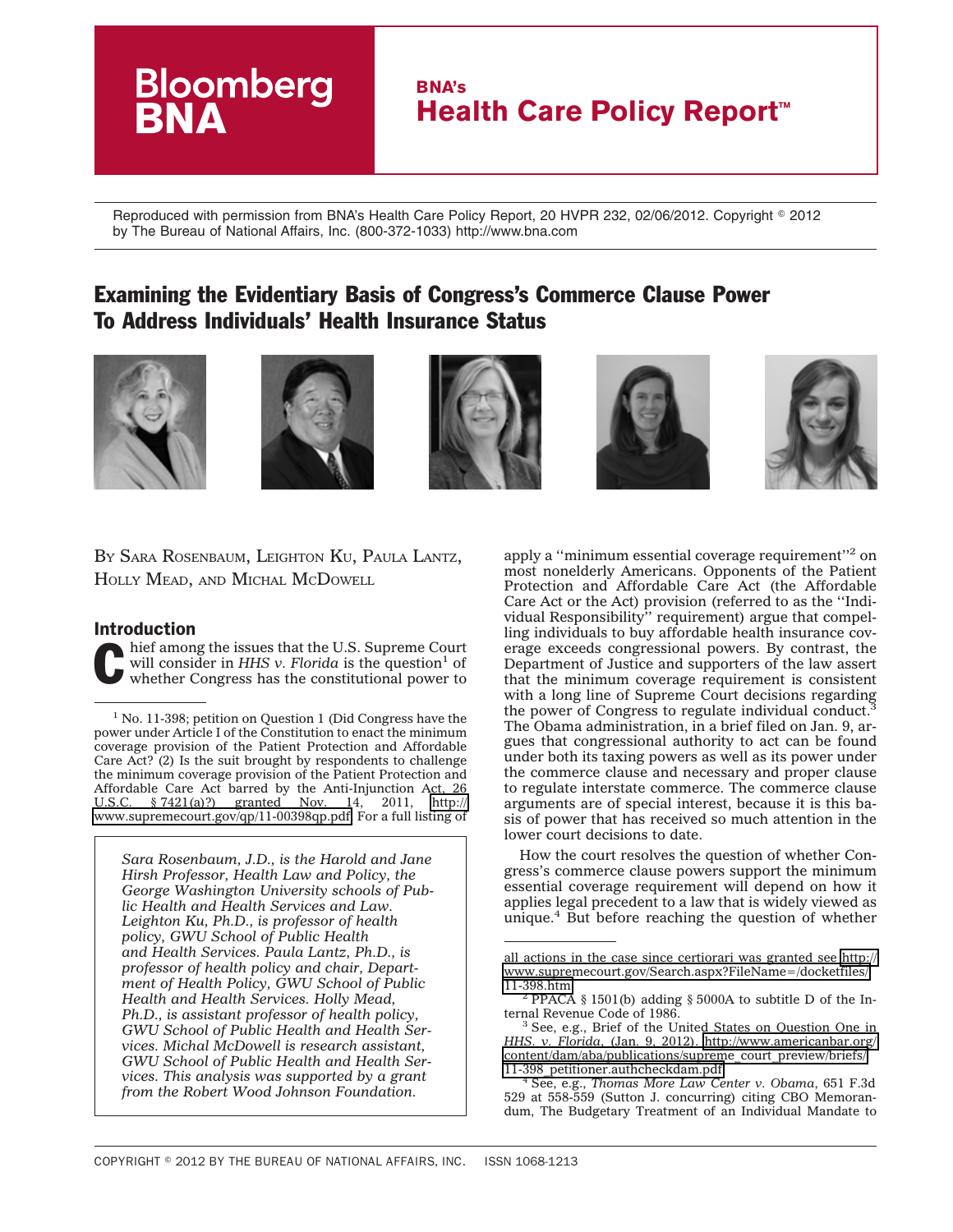the solution is constitutional, the court first must decide whether the conduct that the Act regulates (i.e., individuals' health insurance status) is a matter that affects commerce.<sup>5</sup>

This article focuses on this threshold question of how to characterize or describe the problem that Congress has sought to address through the enactment of law in relation to its constitutional powers, in this case, its powers under the commerce clause. Following a brief overview of the scope of congressional power under the commerce clause, whose reach is considered central to this case, we turn to the minimum essential coverage provision and the congressional findings on which it rests. The article then presents evidence from the health services research literature that shows the extent to which being uninsured affects the broader economy. The article next examines how the various Courts of Appeal that have ruled to date have addressed this task of problem definition. It concludes with a discussion of the broader implications for health policy of how the court ultimately defines the problem of being uninsured.

### The Scope of Congress's Commerce Clause Powers

The Supreme Court has recognized three broad areas in which Congress can lawfully regulate under the commerce clause: $6$  (1) the use of the channels of interstate commerce; (2) the instrumentalities of interstate commerce or persons or things in interstate commerce; and (3) those activities having a substantial relation to interstate commerce .... *i.e.*, those activities that substantially affect interstate commerce.<sup>7</sup> The three federal appeals courts that reached the merits (the U.S. Court of Appeals for the Eleventh Circuit, whose decision to strike down the minimum essential coverage requirement is the one that the court will review, $8$  and the Courts of Appeal for the Sixth and D.C. Circuits, which upheld its constitutionality<sup>9</sup>) focused on the third area in the trilogy, namely, whether being uninsured amounts to an activity that substantially affects interstate commerce.

Under Supreme Court precedent, two types of individual activities might be said to substantially affect interstate commerce. First, individual activity, even if purely local and intrastate, can, when aggregated, have an impact on commerce. For example, in perhaps the most foundational precedent in this case, *Wickard v. Filburn*,<sup>10</sup> the court held that the decision by a single wheat farmer to fend for his family by growing his own supply rather than entering the commercial market for wheat had a substantial impact on commerce and thus

was subject to government regulation; while one farmer's actions, standing alone, might have been insubstantial, the aggregated effects were other wheat farmers to make the same decision would have been quite substantial. Furthermore, the court has ruled that Congress can reach individual conduct that is purely intrastate and noneconomic in nature when its regulation is part of a broader regulatory scheme to address an overarching national problem affecting commerce and the<br>economy.<sup>11</sup>

# The Minimum Essential Coverage Requirement: Congressional Findings

The minimum essential coverage requirement is designed to assure that most U.S. taxpayers who can afford to do so acquire insurance coverage.12 To effectuate this goal, the Act adds an ''individual responsibility'' requirement to the Internal Revenue Code; this requirement provides that most taxpayers with incomes above<br>the federal filing threshold<sup>13</sup> must show evidence of ''minimum essential coverage,'' as defined under the Act.<sup>14</sup> Taxpayers who do not provide such evidence must pay a penalty pegged to the national average price of a ''bronze'' level insurance policy,15 subject to an annual upper limit.<sup>16</sup> This requirement is accompanied by comprehensive market reforms to prevent discrimination against the sick,<sup>17</sup> refundable tax credits and cost sharing assistance to make coverage more affordable,<sup>18</sup> and the establishment of state health insurance Exchanges through which health insurance can be purchased;19 collectively, these provisions aim to make insurance both affordable and available. The Act's insurance reforms are accompanied by a wide-ranging restructuring of numerous existing laws in order to strengthen public insurance, expand coverage to the poorest Americans, and address deeper problems of health care quality, cost, and efficiency through performance improvement initiatives and public health investments. $^{2}$ 

The Act's congressional findings clarify that where the minimum essential coverage requirement is concerned, congressional intent was to address a problem of national economic importance: the fundamental mismatch between the country's approach to financing health care on one hand and Americans' need for and use of health care on the other. This mismatch is the result of three basic factors, all of which are addressed under the Act: (1) a limited and weakening employer-

<sup>19</sup> PPACA § 1311.<br><sup>20</sup> PPACA Titles II through VI.

Buy Health Insurance at 1 (August, 1994) and Congressional Research Service, Requiring Individuals to Obtain Health Insurance: A Constitutional Analysis at 8-9 (Oct. 15, 2010).

<sup>&</sup>lt;sup>5</sup> Marbury v. Madison, 1 Cranch 37, 2 L. Ed. 60 (1803); *United States v. Morrison*, 529 U.S. 598, 605 (2000). <sup>6</sup> U.S. Constitution, Art. 1 § 8.

<sup>7</sup> *United States v. Lopez*, 514 U.S. 549 at 558-559 (1995). <sup>8</sup> *Florida v. HHS*, 648 F.3d 1235 (11th Cir. 2011). [http://](http://www.healthreformgps.org/wp-content/uploads/ruling.pdf)

[www.healthreformgps.org/wp-content/uploads/ruling.pdf](http://www.healthreformgps.org/wp-content/uploads/ruling.pdf) <sup>9</sup> *Thomas More Law Center v. Obama*, 651 F.3d 529 (6th Cir. 2011) [http://www.healthreformgps.org/wp-content/](http://www.healthreformgps.org/wp-content/uploads/ACA-6th-circuit-062911.pdf) [uploads/ACA-6th-circuit-062911.pdf](http://www.healthreformgps.org/wp-content/uploads/ACA-6th-circuit-062911.pdf) and *Seven-Sky v. Holder*, 661 F.3d 1 (D.C. Cir. 2011) [http://www.healthreformgps.org/](http://www.healthreformgps.org/wp-content/uploads/DC-Court-of-Appeals-Ruling.pdf) [wp-content/uploads/DC-Court-of-Appeals-Ruling.pdf.](http://www.healthreformgps.org/wp-content/uploads/DC-Court-of-Appeals-Ruling.pdf) 10 317 U.S. 111 (1942).

<sup>&</sup>lt;sup>11</sup> Gonzalez v. Raich 545 U.S. 1 at 25 (2005). <sup>12</sup> The Act contains certain exemptions and exceptions, including a religious exemption and a hardship exemption. The requirement does not reach persons not lawfully present in the United States or individuals who are incarcerated, 26 U.S.C. § 5000A(d) and (e) added by PPACA § 1501.

<sup>&</sup>lt;sup>13</sup> 26 U.S.C. § 5000A(e)(2) added by PPACA § 1501.<br><sup>14</sup> 26 U.S.C. § 5000A(f), added by PPACA § 1501.<br><sup>15</sup> 26 U.S.C. § 5000A(c)(1), added by PPACA § 1501.<br><sup>16</sup> 26 U.S.C. § 5000A(c)(2), added by PPACA § 1501.<br><sup>17</sup> See, e.g (prohibiting pre-existing condition exclusions), 2703 (guaranteed availability of coverage) and 2704 (guaranteed renewability of coverage), added by PPACA § 1201.

<sup>&</sup>lt;sup>18</sup> PPACA § 1401 adding 26 U.S.C. § 36B, advance refundable tax credits and PPACA § 1402, related to cost-sharing re-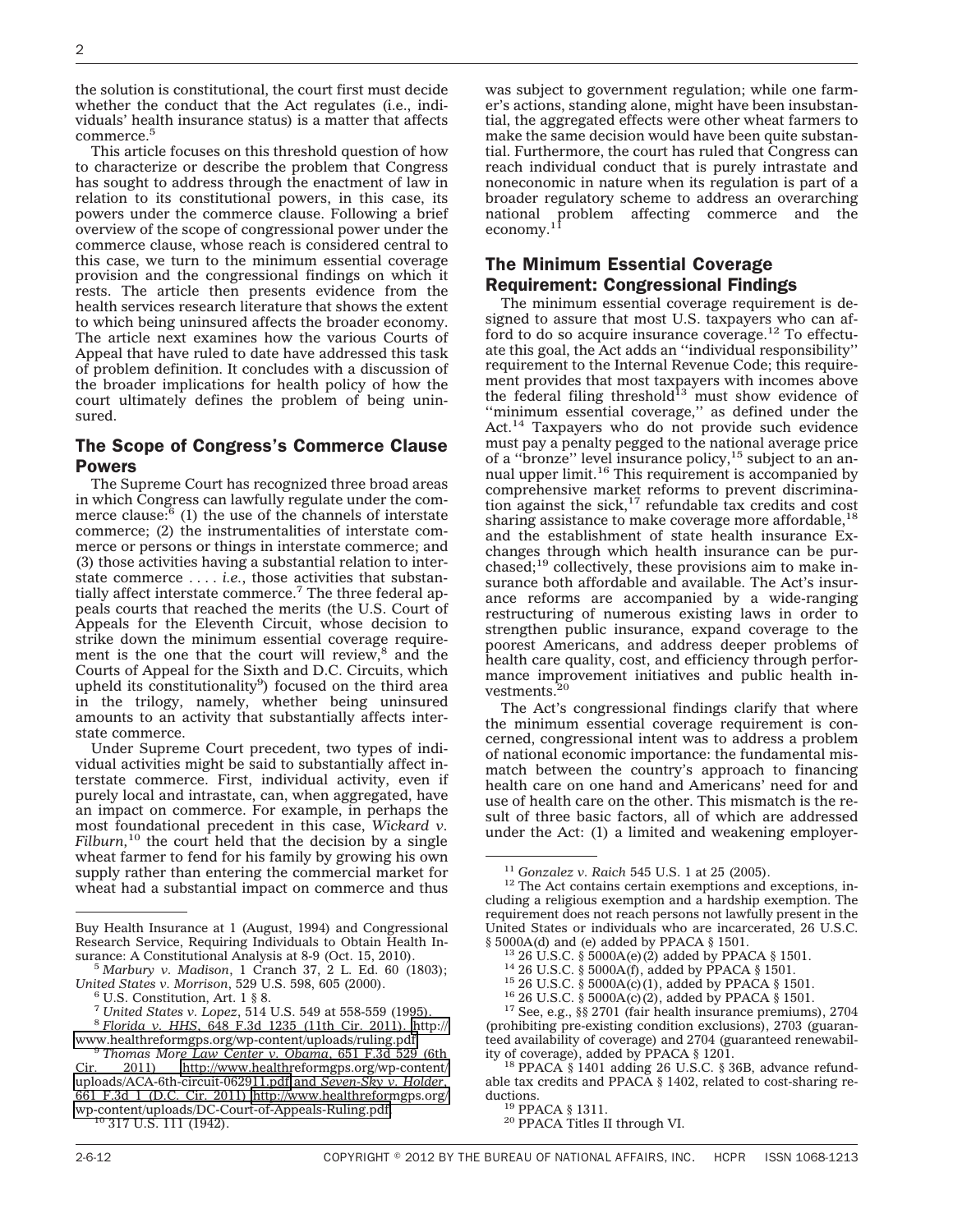sponsored coverage market; (2) a dysfunctional individual insurance market that cannot operate as a viable alternative for working-age individuals and families without access to employer coverage; and (3) the absence of sufficient public insurance coverage for the most impoverished nonelderly persons.21

The Congressional findings begin with the assertion that ''the individual responsibility requirement . . . is commercial and economic in nature, and substantially affects interstate commerce . . .''22 Supreme Court precedent makes clear that congressional assertions of a nexus between a problem and interstate commerce alone are insufficient to uphold the constitutionality of a law.23 In this case, however, the findings point to certain evidence of this basic misalignment, which by now should be familiar to most students of health policy: *first,* the fact that in the absence of a coverage requirement, some individuals ''make an economic and financial decision to forego health insurance and attempt to self-insure,"<sup>24</sup> thereby increasing financial risks to both ''households and medical providers'';25 *second,* the fact that private health insurance finances approximately one-third of the health care that is consumed;26 *third,* the fact that the uninsured are in poorer health and cost the national economy more than \$200 billion annually as a result of poorer health and shorter lifespans;<sup>27</sup> and *fourth,* the fact that when they are sick, the uninsured receive health care nonetheless, thereby shifting tens of billions of dollars in uncompensated care costs (\$43 billion in 2008 alone) onto persons with public and private health insurance, leading to an increase in family pre-<br>miums "on average over \$1,000 a year."<sup>28</sup> These findings are in addition to other congressional findings contained in the Act that establish a nexus between interstate commerce and regulation of the private insurance market. But the nexus between the insurance industry and commerce has been explicitly recognized by the court for decades <sup>29</sup> and thus does not raise the same ''first impression'' issue that arises in the case of the minimum essential coverage requirement.

## The Evidence Base for the Affordable Care Act's Congressional Findings

The congressional findings regarding the relationship between the ACA coverage requirement and interstate commerce rest on a wealth of evidence demonstrating the fractured nature of the relationship between health care financing and the use of care, a phenomenon most clearly illustrated by the large vol-

ume of hospitalization care (more than 2.1 million separate cases of hospitalization) furnished to uninsured patients annually. $30$  Evidence amassed and analyzed by health services researchers sheds considerable light on the economic spillover effects of being uninsured, not only on individuals and their families, but more importantly in the context of the minimum essential coverage requirement, on community and regional health care systems and the economy as a whole.

# Economic Spillover Effects of Being Uninsured

Perhaps the most exhaustive review of the subject was published by the Institute of Medicine over the 2001-2003 time period, which detailed the health, health care, and economic spillover aspects of being uninsured.31 The IOM findings underscore the fact that although it is associated with delayed and inappropriate care,  $32$  being uninsured does not keep people out of the health care system in times of emergency or urgent need.33 Like the wheat farmer in *Wickard,* who tried to remove himself from the commercial market, people who go without health insurance nonetheless affect commerce when, because of their unanticipated, urgent, and costly need for health care, they use services but risk the inability to pay for care at the point of service.

In this regard, the IOM found enormous spillover effects. Specifically, the IOM concluded from its research that communities whose residents experienced elevated levels of being without health insurance also had fewer beds per capita, fewer specialized services for conditions such as psychiatric and alcohol dependence and AIDS, fewer intensive care beds, weaker burn and shock trauma care, and lower financial margins. $34$  The IOM findings underscore the aggregated economic effects of uninsurance across communities and regions. In its report, the IOM pictorialized the "cascade of effects"<sup>35</sup> that are both "causal and temporal"<sup>36</sup> and that flow from the lack of health insurance at the individual level, as represented in **Figure 1.**

<sup>&</sup>lt;sup>21</sup> See generally, Kaiser Family Foundation, Health Insurance: A Primer  $(2011)$ .

<sup>&</sup>lt;sup>22</sup> PPACA § 1501(a)(1).<br>
<sup>23</sup> Id. at 614.<br>
<sup>24</sup> PPACA § 1501(a)(2)(A).<br>
<sup>25</sup> Id.<br>
<sup>26</sup> PPACA § 1501(a)(2)(B).<br>
<sup>27</sup> PPACA § 1502(a0(2)(E).<br>
<sup>27</sup> PPACA § 1502(a0(2)(E).<br>
<sup>28</sup> PPACA § 1502(a)(2)(F).<br>
<sup>29</sup> United States v. *tion*, 322 U.S. 533 (1944).

<sup>30</sup> U.S. Department of Health and Human Services, Office of the Assistant Secretary for Planning and Evaluation, Research Brief: The Value of Health Insurance: Few of the Uninsured Have Adequate Resources to Pay Potential Hospital Bills<br>(2008).

<sup>&</sup>lt;sup>31</sup> Institute of Medicine, Coverage Matters: Insurance and Health Care (National Academy Press, 2001); Institute of Medicine, Care Without Coverage: Too Little; Too Late (National Academy Press, 2002); Institute of Medicine, Health Insurance is a Family Matter (National Academy Press, 2002); Institute of Medicine, A Shared Destiny: Community Effects of

<sup>&</sup>lt;sup>32</sup> Institute of Medicine, Care Without Coverage, op. cit. Ch. 3. <sup>33</sup> Institute of Medicine, Coverage Matters, op. cit. Ch. 1. <sup>34</sup> Institute of Medicine, A Shared Destiny, op. cit. Chs. 3

and 4.  $35$  IOM, Care without Coverage, op. cit. p. 105.  $36$  IOM, Care without Coverage, op. cit. p. 106.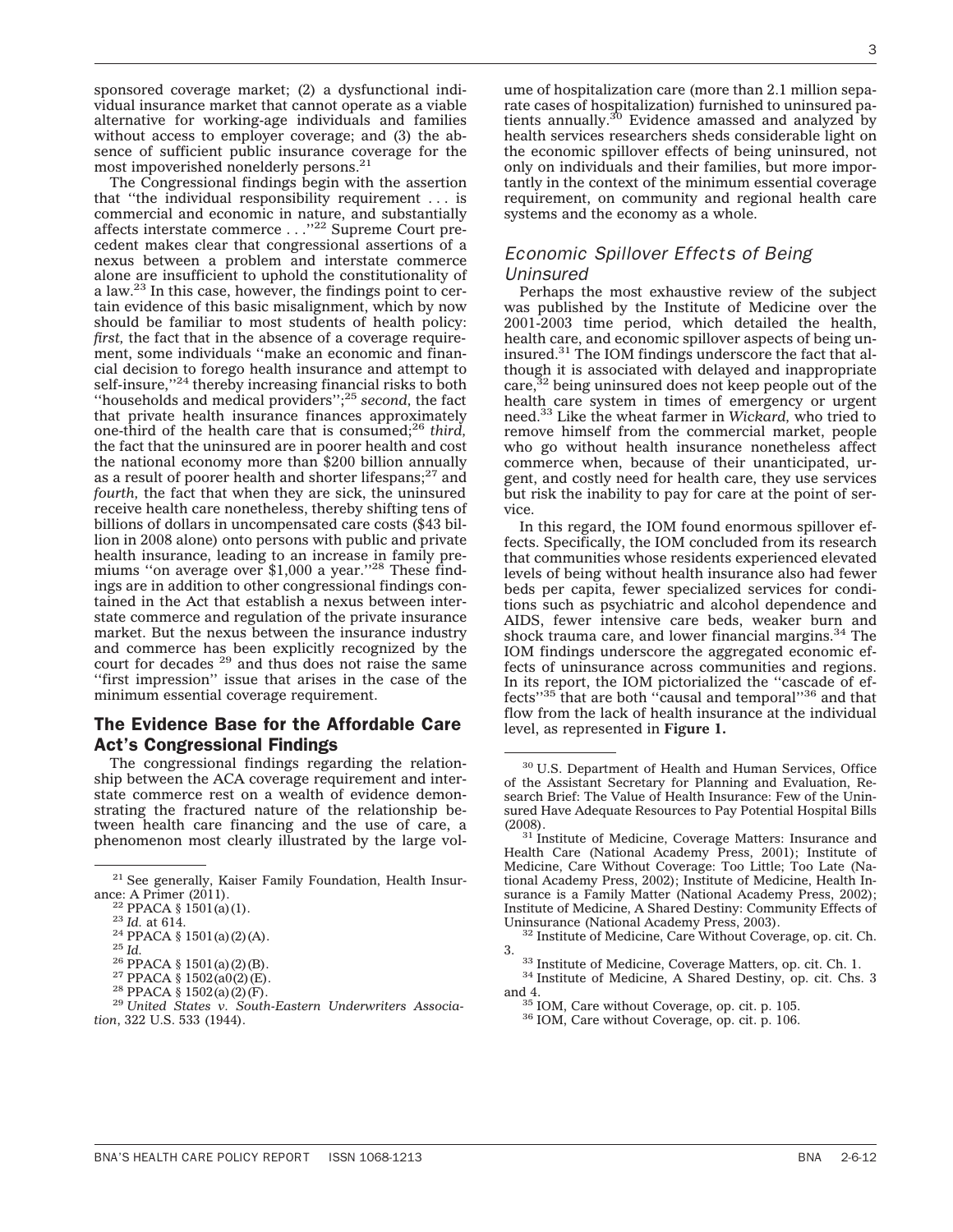



A conceptual framework for evaluating the consequences of uninsurance. NOTE: Italics indicate terms that include direct measures of health insurance coverage. Reprinted from Coverage Matters: Insurance and Health Care (IOM, 2001a).

If anything, the extent of this spillover impact identified by the IOM is understated. Since 2000, when the IOM began its studies, the proportion of nonelderly adult Americans without health insurance has risen significantly. A decade ago, the figure stood at 14.8 percent; by 2010 it had risen by a full 25 percent, to 18.5 percent of all nonelderly adults. This rise reflects numerous social and economic trends that are relentlessly eroding the voluntary employer-sponsored health insurance scheme that the ACA is designed to bolster and supplement.<sup>37</sup>

This aggregated economic spillover effect flowing from the absence of health insurance is further evident in data drawn from vital statistics and specific population group studies.

#### Births to Uninsured Women

Data from the nation's vital statistics system indicate that in 2009, virtually all births (99.7 percent) occurred within the health care system,<sup>38</sup> defined as a birth that occurs in a health care setting such as a hospital (or en route to a hospital), free-standing birthing center, clinic, doctor's office, or at home and attended by a clinical

health care professional.<sup>39</sup> At the same time, estimates drawn from the Medical Expenditure Panel Survey  $(MEPS)^{40}$  regarding the proportion of births to women who are uninsured at the time of delivery show that during the 2003-2007 time period, approximately 1.1 million pregnant women—approximately one-quarter of all pregnant women—were uninsured during part or all of their pregnancies. The absence of health insurance to pay for an absolutely essential health care need such as pregnancy and newborn care in turn exerts huge pressures on health care systems and public insurance programs, especially Medicaid. The MEPS data project that each year, some 425,000 women (10 percent of all pregnant women per year) will be uninsured in the month of delivery, while 8 percent (nearly 328,000 women) will be uninsured throughout their

<sup>37</sup> John Holahan and Vicki Chen, Changes in Health Insurance Coverage in the Great Recession (Kaiser Commission on Medicaid and the Uninsured, 2011) [http://www.kff.org/](http://www.kff.org/uninsured/upload/8264.pdf)<br>uninsured/upload/8264.pdf (Accessed online Jan. 3, 2012).

<sup>&</sup>lt;sup>38</sup> Births: Final Data for 2009. National Vital Statistics Reports, Centers for Disease Control and Prevention, Vol. 60, No. 1, November 2011 at 13, [http://www.cdc.gov/nchs/nvss/new\\_](http://www.cdc.gov/nchs/nvss/new_births.htm) [births.htm.](http://www.cdc.gov/nchs/nvss/new_births.htm)

<sup>39</sup> *Id.* Based on our analysis of the vital statistics, this estimate in fact may be conservative, since births in which health care use is not specified (i.e., categorized as ''other'' or ''unspecified'' in terms of setting or attendant) are classified as oc-

 $40$  MEPS is an annual series of surveys conducted by the federal Agency for Healthcare Research and Quality, which surveys a nationally representative sample of noninstitutionalized people in U.S. households and collects a variety of data about their insurance status, personal characteristics, health needs, health care utilization, and health care expenditures, based on both surveys of the individuals and of their health care providers. The survey is a widely used source of analytical data about the U.S. health care system, health care utilization, and expenditures.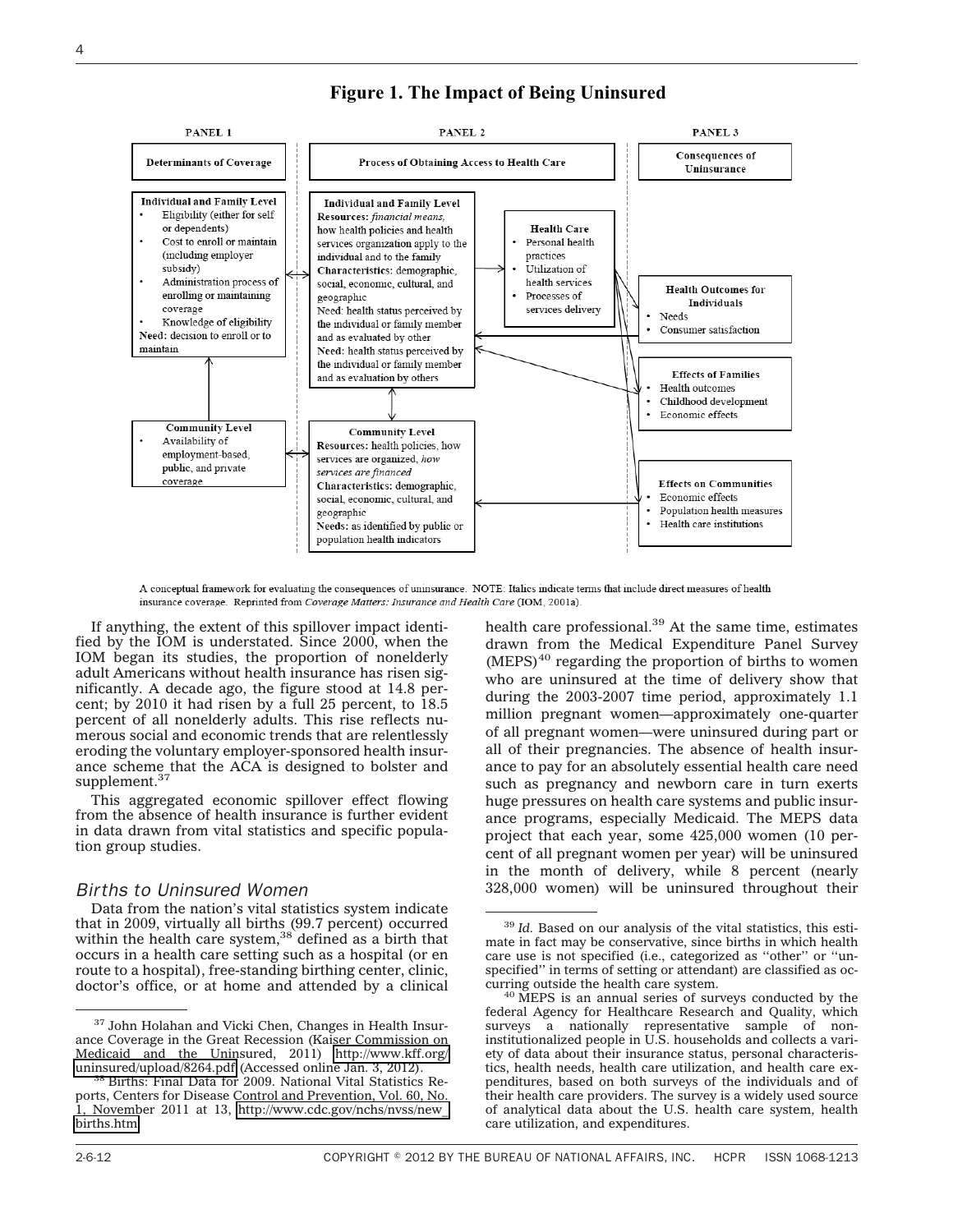pregnancies.41 Women who go through a pregnancy without health insurance—predominantly young adults ages 20-29—comprise two-thirds of those who were uninsured throughout their pregnancies.<sup>42</sup> Lower-income women (family incomes under 200 percent of the federal poverty level)— a group most likely to be aided under health reform—represent 60 percent of the population uninsured throughout pregnancy.<sup>43</sup>

*Nonfatal Injuries Involving Use of Hospital Emergency Departments*

A fundamental problem flowing from the mismatch between health care financing and the need for and use of care is the essentially unpredictable nature of need and use. In no case is this unpredictability more in evidence than in the case of hospital emergency care. The Emergency Medical Treatment and Labor Act (EMTALA) obligates all Medicare-participating hospitals with emergency departments to provide screening and stabilization services to persons who come to the hospital emergency department seeking treatment for an emergency medical condition.44 Data from the Centers for Disease Control and Prevention (CDC) measure the extent of nonfatal injuries—among the most unpredictable of health problems—that are treated in hospital emergency department settings.<sup>45</sup> In 2010, more than 13 percent of American adults ages 20-24 and over 12 percent of those ages 25-29s were treated in a hospital emergency department for a nonfatal injury. Figures hovered at or near 10 percent that year for individuals ages 30 to 44.46 Furthermore, treatment does not stop at the emergency department. As **Figure 2** shows, with increasing age comes an increasing probability that treatment will continue on to inpatient admission or transfer to another facility for specialized care. By age 50-64, more than 10 percent of all persons receiving a nonfatal injury and treated in a hospital emergency department also require further hospitalization or transfer.

*High Rates of Physical Health Problems that Trigger Use of Health Care*

Health care use is tied to health problems, and here, the high rate of chronic illness and physical disability among the U.S. population has been well documented. Furthermore, prevalence increases significantly across the life course. This means that most Americans face health issues that require medical attention and management as they age. Analysis of data from the Americans' Changing Lives Study, a nationally representative longitudinal survey, reveals that the percentage of Americans that can be considered as having physical health problems increases precipitously from young adulthood to old age. ''Unhealthy'' in this analysis was defined as having a physical impairment or disability, rating one's own health as fair or poor, having a diag-

- 
- 
- <sup>42</sup> Id. Chart 4.1.1.<br><sup>43</sup> Id. Chart 4.4.1.<br><sup>44</sup> 42 U.S.C. § 1395dd (2010). 45 2010 National Electronic Injury Surveillance System—All<br>Injury Program (NEISS-AIP).

#### **Figure 2. !on-Fatal Injuries by Age Group**

| <b>Age Group</b> | Percent of non-fatal injuries that are<br>hospitalized or transferred to another<br>facility in 2010 |
|------------------|------------------------------------------------------------------------------------------------------|
| $30$             | 4.0%                                                                                                 |
| 30-49            | 7.4%                                                                                                 |
| 50-64            | 10.3%                                                                                                |
| Overall          | 7.2%                                                                                                 |

Percentage of Non-Elderly Adults with Non-Fatal Injury Treated in a Hospital Emergency Department *Fercentage of your-Liderty Adulus with You-Falat Injury Treated in a Hospital Emergency Department*<br>by Age Group, 2010. Source: 2010 National Electronic Injury Surveillance System - All Injury Program<br>(NEISS-AIP).

nosis of cancer, diabetes, stroke or heart disease, and/or not dying between study waves.

As shown in **Figure 3**, over the 15 -year time period of the Americans' Changing Lives Study, the proportion of adults who can be considered ''unhealthy'' increased significantly over time in all age groups. **Figure 3** shows that by age 50, the majority of Americans face one or more serious physical health risks or conditions that require medical care and attention. For example, while only slightly more than 10 percent of individuals falling into the 24-39 age cohort in 1986 experienced serious physical health problems requiring medical attention, by 2001 this group experienced a 262 percent rise in the presence of physical health problems, with the proportion of those over the 15-year period surpassing 30 percent. In the case of persons falling into the 40-54 age cohort in 1986, the proportion of persons that can be labeled as being unhealthy rose from 26 percent in 1986 to 55 percent in 2001, a 212 percent increase. Note that the proportion of the population considered ''unhealthy'' would be even higher if mental health problems and other common chronic conditions such as asthma, arthritis, and obesity were to be considered.





*Changing Lives Study, 1986-2001*

Analyses of the 2010 National Health Interview Survey further reveal the inexorable effects of aging on health status. Almost half (48 percent) of Americans ages 40-49 report ever having a serious chronic disease

<sup>41</sup> Kenneth Thorpe and Katya Galactionova, The Distribution of Health Insurance Coverage Among Pregnant Women in 2007 (March of Dimes, 2010), [http://www.marchofdimes.com/](http://www.marchofdimes.com/downloads/The_Distribution_of_Health_Insurance_Coverage_among_Pregnant_Women.pdf) [downloads/The\\_Distribution\\_of\\_Health\\_Insurance\\_Coverage\\_](http://www.marchofdimes.com/downloads/The_Distribution_of_Health_Insurance_Coverage_among_Pregnant_Women.pdf)<br>among\_Pregnant\_Women.pdf (Accessed Jan. 3, 2012).

 $^{46}$  Overall All Injury Causes, Nonfatal Injuries: 2010, United States, All Races, Both Sexes, Ages 0 to 85+, Disposition: All Cases. National Center for Injury Prevention and Control, Centers for Disease Control and Prevention.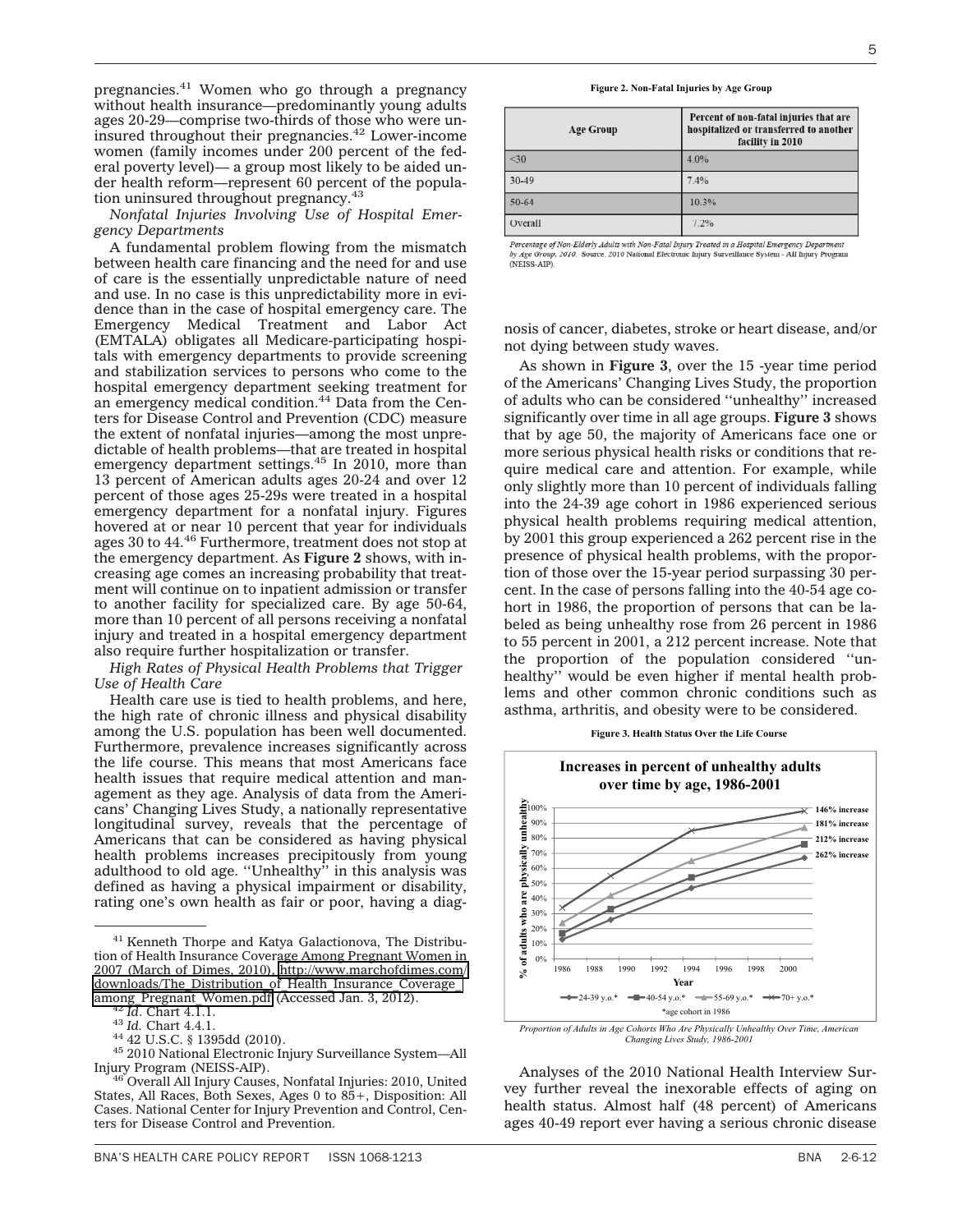such as diabetes, cancer, arthritis or asthma.<sup>47</sup> The level of chronic disease burden rises as people age, increasing to two-thirds (67 percent) for those in their 50s and to over three-quarters (77 percent) of those ages 60 to 64.

#### Use of Medical Care Over Time

Undergirding the evidence related to the need for health care is the fact that, as with births, over time, the use of health care is an absolute inevitability. In any given year, a certain proportion of people will go without health care because they are relatively healthy or perhaps because they cannot afford care they are uninsured. However, the avoidance of medical care cannot last for long and virtually everyone eventually participates in the health care marketplace over a multi-year period. Data from MEPS, presented in **Figure 4,** show that among nonelderly adults (those at greater risk for lack of insurance), virtually all individuals will receive medical care at some point over a 10-year time period.<sup>48</sup> Even among younger adults, as **Figure 4** indicates, the proportion that can be classified as non-users at the end of a 10-year timespan reaches a vanishing point; by the 10th year, virtually the entire population of nonelderly adults, including the younger adults, has received medical care.

#### **Figure 4. Medical Care Use Over Time**



The George Washington University's analysis of 2007-8 Medical Expenditure Panel Survey (MEPS) data.

# The Interstate Nature of Health Care Use

A final fact worth observing is the flow of the population using health care across state lines, elevating the economic concern regarding the spillover impact of being uninsured from being one of purely local dimension to one that substantially affects commerce. Modern Americans are mobile and frequently move from one state to another, whether for long-term or short-term reasons. These interstate movements have repercussions for health care needs, as well as for the costs of medical care services used. Analysis of the Census Bureau's American Community Survey<sup>49</sup> shows that in 2009, 6.5 million nonelderly individuals (children and nonelderly adults) relocated from one state to another in 2009.<sup>50</sup> The data indicate that those who cross state lines are about one-third more likely to be uninsured than those who stay within a single state. Some 23.9 percent of those who moved across state lines that year were uninsured, compared with 17.3 percent of those who did not cross state lines.

Beyond general mobility is the challenge of general interstate travel and the use of medical care, particularly in light of hospitals' EMTALA obligations. People may need medical care when they travel, and uninsured travelers create uncompensated care problems when they move from their home state into the health care market of another state. Medical emergencies do not respect state boundaries and often afflict short-term travelers. The magnitude of this problem is illustrated by a recent study that examined emergency hospital admissions.<sup>51</sup> From 1996 to 2003, out-of-state tourists (those who listed their residences as being outside the state of Florida) experienced 36,800 hospital admissions following a medical emergency. The proportion of persons hospitalized as a result of medical emergencies who appeared to be uninsured was more than one-fifth higher among the out-of-state visitors (7.4 percent of out-ofstate resident admissions uninsured compared to 6.1 percent of in-state admissions uninsured).

# How the Courts of Appeals Have Approached Problem Definition in Characterizing the Mismatch Between Health Care Financing and the Need for and Use of Health Care

The three appellate courts to have reached the merits of the constitutional claim regarding the minimum essential coverage requirement present a stark contrast in problem definition, a fact that helps illuminate the different conclusions they reached. The Courts of Appeal for both the Sixth and D.C. circuits, both of which upheld the constitutionality of the coverage requirement, launched their analyses from a beginning vantage point

 $^{47}$  Data are based on our analyses of the National Health Interview Survey, a nationally representative survey conducted by the Centers for Disease Control and Prevention, which examines people's health status and medical conditions. The chronic conditions considered in this analysis included arthritis, asthma, cancer, coronary heart disease and relative cardio-

<sup>&</sup>lt;sup>48</sup> This is based on our analyses of merged 2007-8 Medical Expenditure Panel Survey data for nonelderly adults who participated in the survey for both years. We conducted analyses of the percentage of people who went without medical care (including ambulatory or inpatient medical care or prescription drugs, but not including dental care) in 2007 and the additional percentage who went without care in 2008. Based on the marginal probability of going without care in the two years, we estimated the percentage who would go without care over 10 years. The findings were almost exactly the same when we analyzed the proportion of people who had no medical expenditures over the period.

<sup>49</sup> The American Community Survey is conducted in an ongoing basis by the Census Bureau and collects nationally representative data for about 3 million people, making it among one of the largest federal surveys. <sup>50</sup> These analyses were conducted by George Washington

University researchers using 2009 American Community Survey Public Use Microdata Sample (ACS-PUMS) from the U.S.

<sup>&</sup>lt;sup>51</sup> Joseph Doyle, *Returns to Local Area Health Care Spending: Evidence from Health Shocks to Patients Far from Home*, AMERICAN ECONOMIC JOURNAL: APPLIED ECONOMICS 3(3): 221-43, July 2011.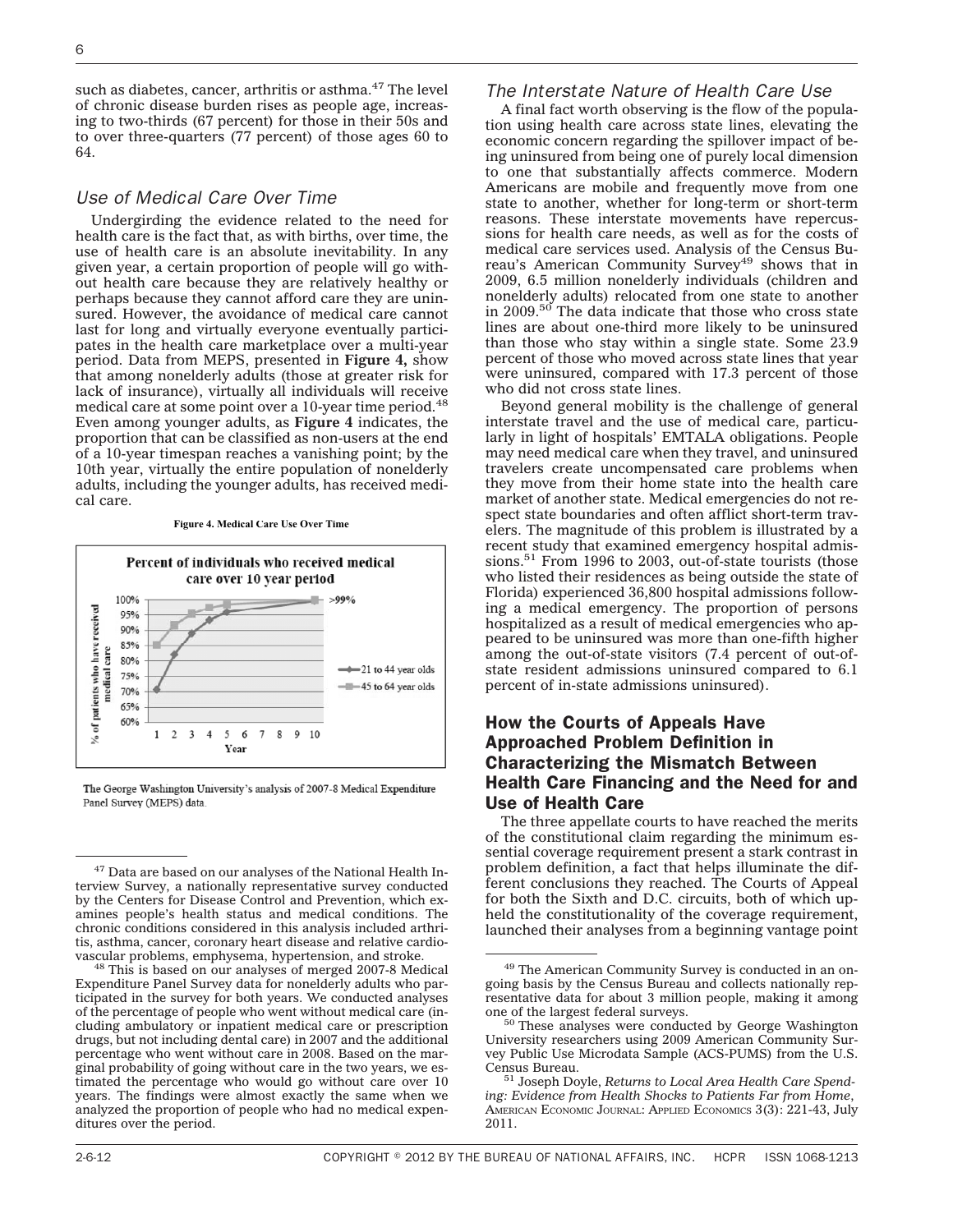that cast the issue as one of how to square health care financing with the reality of Americans' participation in the market for health care, much the way the Supreme Court squared the behavior of the wheat farmer in *Wickard* with the larger commercial market for wheat. In *Thomas More v. Obama,* the Sixth Circuit was particularly clear about the conceptual framework under which it was operating. In examining commerce clause jurisprudence, the majority wrote that:

> There is debate over whether the [minimum essential coverage] provision regulates activity in the market of health insurance or in the market of health care. In the most literal, narrow sense, the provision might be said to regulate conduct in the health insurance market by requiring individuals to maintain a minimum level of coverage. However, . . . [t]he Act considered as a whole makes clear that Congress was concerned that individuals maintain minimum coverage not as an end in itself, but because of the economic implications on the broader health care market. Virtually everyone participates in the market for health care delivery and they finance these services by either purchasing an insurance policy or by self-insuring. Through the practice of self insuring, individuals make an assessment of their own risk and to what extent they must set aside funds or arrange their affairs to compensate for probably future health care needs. Thus, set against the Act's broader statutory scheme, the minimum coverage provision reveals itself as a regulation of the activity of participating in the national market for health care delivery and specifically, the activity of self-insuring for the cost of these services.<sup>52</sup>

In his concurring opinion in *Thomas More*, Judge Jeffrey Sutton emphasized the same focus on the broader health care market (in which all Americans participate) rather than the more limited market for health insurance (in which some Americans do not):

> As the claimants see it, Congress's authority to ''regulate'' interstate ''commerce'' extends only to individuals already in the stream of the relevant commercial market, in this instance health insurance. It no more permits Congress to conscript an individual to enter that market on the buy side than it permits Congress to require a company that manufactures cars to peddle health insurance on the sell side. . . . The issue is not that simple, the government responds. What has principally changed over the last two centuries is commerce. Even accepting the claimants' characterization of the law as regulating ''non-activity,'' the law still concerns individual decisions that, when aggregated, have a substantial effect on interstate commerce. Individuals cannot disclaim the need to obtain health care and to pay for it, as virtually everyone at some point will consume healthcare services. . . . In my opinion, the government has the better of the arguments.<sup>53</sup>

In *Seven-Sky v. Holder,* the D. C. Circuit followed a similar pathway, away from a narrow definition of the purpose of the law and toward one that embraced a broader view of the subject to be regulated (i.e., of regulating participation in the market for health care, rather than the narrower matter of being required to enter the market for health insurance alone). The majority opinion framed the law as follows: ''[T]he Affordable Care Act sought to reform our nation's health insurance and health care delivery markets with the aims of improving access to those markets and reducing health care costs

and uncompensated care."<sup>54</sup> Furthermore, in rejecting the challengers' narrowly drawn claims that the law pushes Americans into a market for insurance rather than regulating their relationships to the health care market as a whole, the majority concluded that the case was not simply about whether or not to buy health insurance, but how to pay for health care services. In the end, the majority wrote, ''the only thing that matters is whether the national problem Congress has identified is one that substantially affects interstate commerce."<sup>55</sup> For the D.C. Circuit, it was ''irrelevant that an indeterminate number of healthy, uninsured persons will never consume health care and will therefore never affect the interstate market. Broad regulation is an inherent feature of Congress's constitutional authority in this area; to regulate complex, nationwide economic problems is to necessarily deal in generalities."<sup>56</sup>

By contrast, the Eleventh Circuit, in *Florida v. HHS,* focused tightly on what the majority perceived as the Act's requirement that individuals enter the market for health insurance from a point of economic inactivity. Indeed, the majority opinion explicitly rejected any link between the coverage requirement and individuals' activity in the broader economic market:

Congress, in exercising its commerce authority, must be careful not to sweep too broadly by including within the ambit of its regulation activities that bear an insufficient nexus with interstate commerce. . . . In this regard, the individual mandate's attempts to reduce the number of uninsured and correct the cost-shifting problem is woefully overinclusive. The language of the mandate is not tied to those who do not pay for a portion of their health care (*i.e.* the cost shifters). It is not even tied to those who use health care. Rather, the language of the mandate is unlimited, and covers even those who do not enter the health care market at all. . . . [T]he Act contains no language 'which might limit its reach to a discrete set of [activities] that additionally have a connection with or effect on interstate commerce. . . . Because the Supreme Court's prior Commerce Clause cases all deal with already-existing activity – not the mere *possibility* of *future* activity (in this case, health care consumption) that could implicate interstate commerce – the Court never had to address any temporal aspects of congressional regulation. However, the premise of the government'/s position – that most people will, *at some point in the future,* consume health care – reveals that the individual mandate is even further removed from traditional exercises of Congress's commerce powers.<sup>57</sup>

Of course, it is possible that the Supreme Court could define the market that is the subject of ACA regulation in a more narrow way while nonetheless finding that the act of not buying insurance is an economic decision, a conclusion reached by Judge Sutton in his *Thomas More* concurrence.<sup>58</sup> But the structure of the Act—a fundamental re-calibration of the law insofar as health insurance coverage and health care are concerned coupled with the congressional findings that form its basis, as well as extensive evidence of the inevitable, immediate, and universal need for and use of health care, combine to create a powerful argument that the framework for analyzing the constitutionality of the minimum essential coverage requirement should be the

<sup>52</sup> *Thomas More v. Obama*, 651 F.3d at 543. <sup>53</sup> *Id.* (Sutton, J. concurring) at 549-550 and 556.

<sup>54</sup> *Seven-Sky v. Holder* 661 F.3d at 3. <sup>55</sup> *Id.* at 19. <sup>56</sup> *Id.* at 21. <sup>57</sup> *Florida v. HHS*, 648 F.3d at 1293-1294. <sup>58</sup> *Thomas More Law Center v. Obama* 651 F.3d at 556-557.